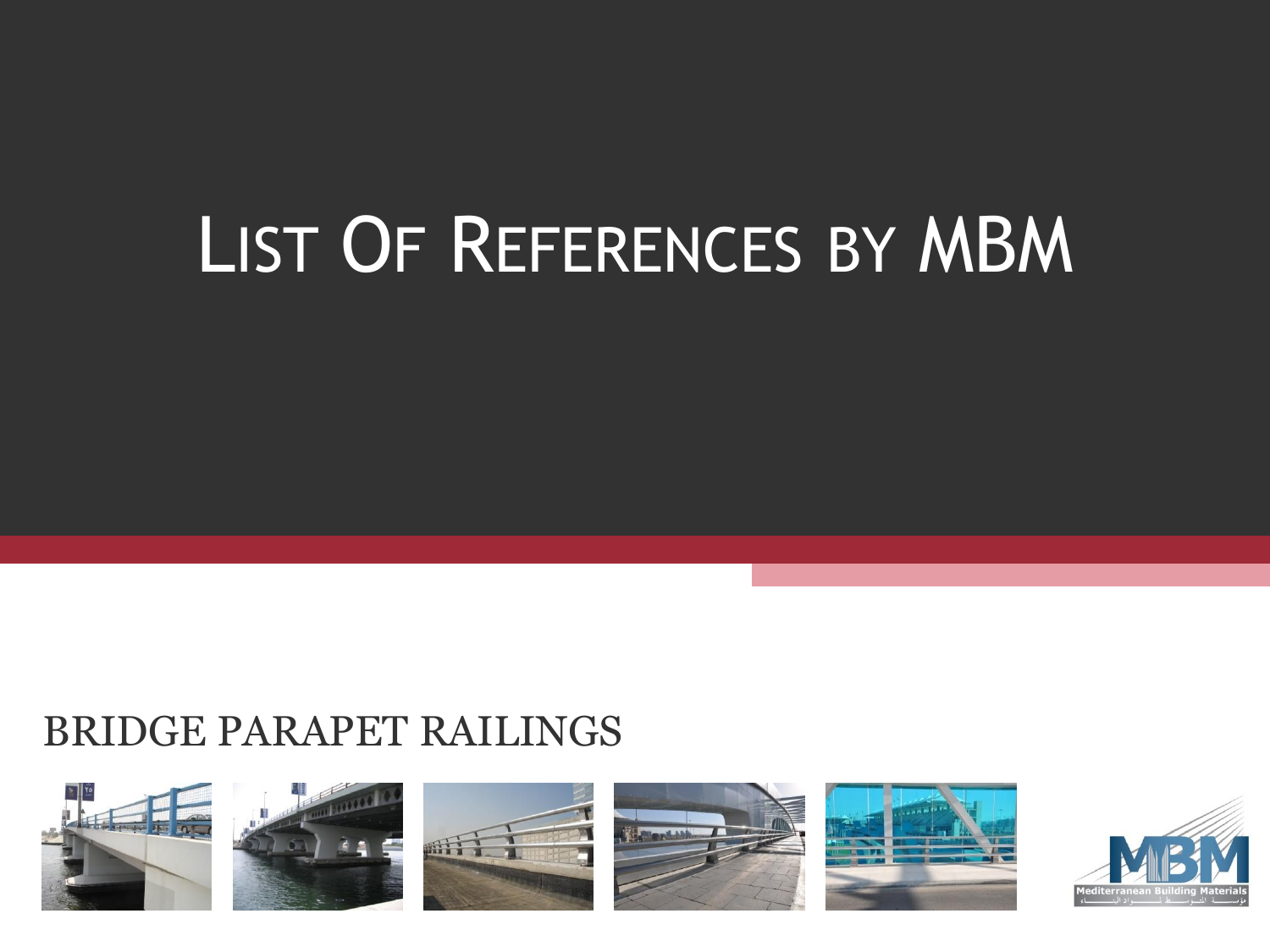| <b>PROJECT NAME</b>                            | <b>CLIENT</b>                             | <b>COUNTRY</b> | <b>CONSULTANT</b>                   | <b>MANUFACTURER</b>          | <b>PRODUCT</b>                                      | <b>YEAR</b>    |
|------------------------------------------------|-------------------------------------------|----------------|-------------------------------------|------------------------------|-----------------------------------------------------|----------------|
| ABU DHABI AIRPORT ACCESS ROAD                  | P.W.D                                     | U.A.E          |                                     | <b>VARLEY &amp; GULLIVER</b> | ALUM. PARAPET<br><b>TYPE P1-102</b>                 | 1981           |
| MANAMA- MUHARRAK BRIDGE,<br><b>BAHRAIN</b>     | MINISTRY OF WORKS &<br><b>AGRICULTURE</b> | <b>BAHRAIN</b> |                                     | <b>VARLEY &amp; GULLIVER</b> | ALUM. PARAPET<br><b>TYPE P4-404</b>                 | 1983 &<br>2000 |
| MAFRAQ - TARIF ROAD                            | P.W.D                                     | U.A.E          | <b>ITAL CONSULT</b>                 | <b>VARLEY &amp; GULLIVER</b> | ALUM. PARAPET<br><b>TYPE P4-403 &amp;</b><br>P2-207 | 1986           |
| SHUWAIB DAM, ALAIN                             | P.W.D                                     | U.A.E          | <b>CONSER &amp; HOWARD</b><br>HUMP. | <b>VARLEY &amp; GULLIVER</b> | ALUM. PARAPET<br><b>TYPE P1-102</b>                 | 1989           |
| <b>DUBAI AIRPORT ACCESS ROAD</b>               | <b>DUBAI MUNICIPALITY</b>                 | U.A.E          |                                     | <b>VARLEY &amp; GULLIVER</b> | ALUM. PARAPET<br><b>TYPE P1-102</b>                 | 1989           |
| SHWAIB ALMADAM BRIDGE                          | AL AIN MUNICIPALITY                       | U.A.E          | <b>CONSER &amp; HOWARD</b><br>HUMP. | <b>VARLEY &amp; GULLIVER</b> | ALUM. PARAPET<br><b>TYPE P1-102</b>                 | 1989           |
| AL MAKTOUM BRIDGE, DUBAI                       | <b>DUBAI MUNICIPALITY</b>                 | U.A.E          | <b>HALCROW</b>                      | <b>VARLEY &amp; GULLIVER</b> | ALUM. PARAPET<br><b>TYPE P2-208</b>                 | 1992           |
| OLD & NEW SANAIYA PROJECT, ABU<br><b>DHABI</b> | AL AIN MUNICIPALITY                       | U.A.E          | <b>FREEMAN FOX</b>                  | <b>VARLEY &amp; GULLIVER</b> | ALUM. PARAPET<br><b>TYPE P1-102</b>                 | 1992           |
| O.B.B. CONVERSION, DUBAI                       | <b>DUBAI MUNICIPALITY</b>                 | U.A.E          |                                     | <b>VARLEY &amp; GULLIVER</b> |                                                     | 1996           |
| <b>GARHOUD - RAMOOL ROAD</b>                   | <b>DUBAI MUNICIPALITY</b>                 | U.A.E          | <b>FREEMAN FOX</b>                  | <b>VARLEY &amp; GULLIVER</b> | <b>STEEL PARAPET</b>                                | 1996           |
| WEST BAY LAGOON PACKAGE 3,                     | MINISTRY OF MUNICIPAL<br><b>AFFAIRS</b>   | <b>QATAR</b>   | <b>DAR AL HANDASAH</b>              | <b>VARLEY &amp; GULLIVER</b> | ALUM. PARAPET                                       | 1996           |
| 2ND MANAMA MUHARRAK CROSSING,                  | MINISTRY OF WORKS &<br><b>AGRICULTURE</b> | <b>BAHRAIN</b> |                                     | <b>VARLEY &amp; GULLIVER</b> | <b>STEEL PARAPET</b>                                | 1996           |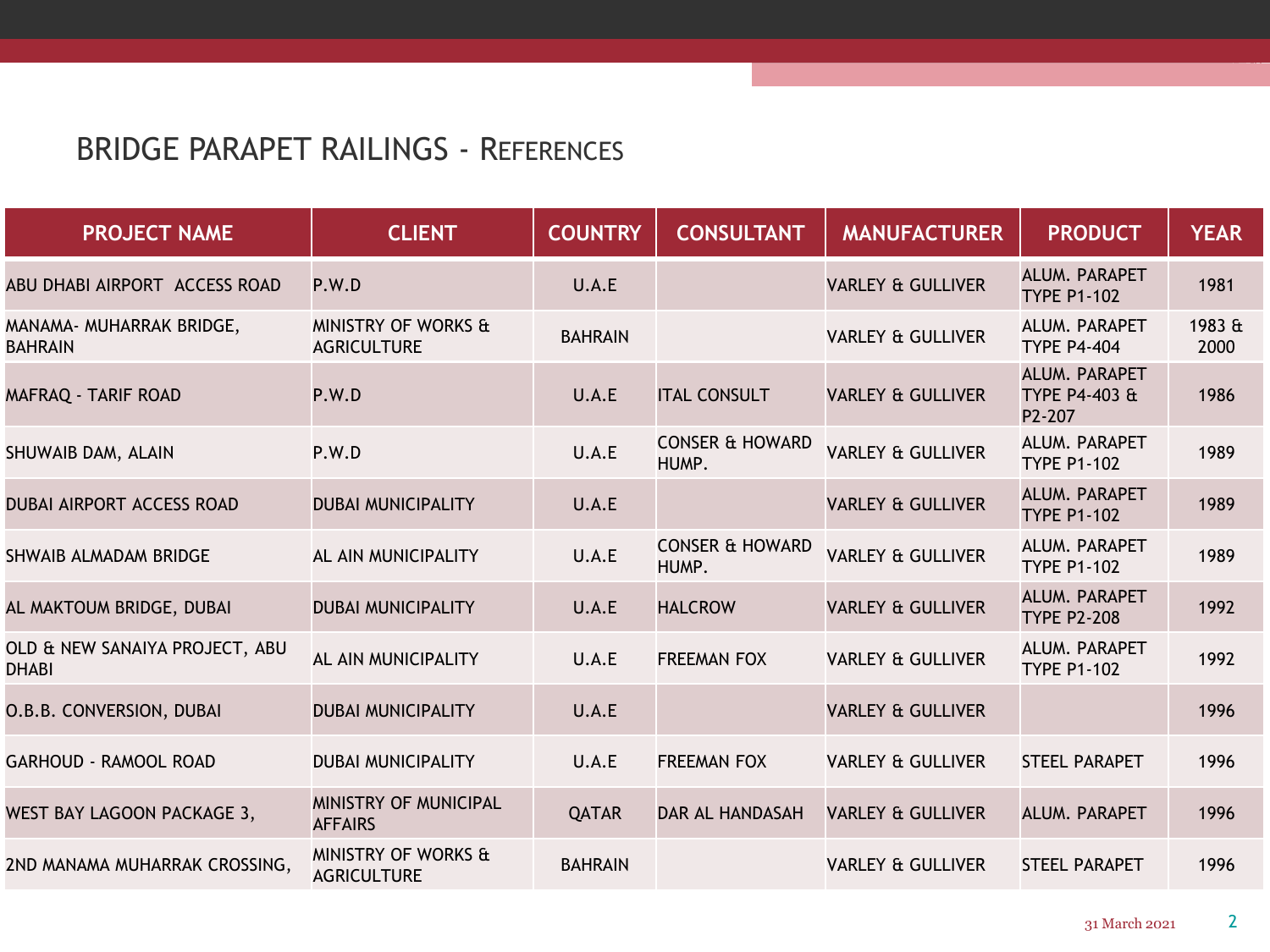| <b>PROJECT NAME</b>                                    | <b>CLIENT</b>                                                          | <b>COUNTRY</b> | <b>CONSULTANT</b>                | <b>MANUFACTURER</b>          | <b>PRODUCT</b>                      | <b>YEAR</b> |
|--------------------------------------------------------|------------------------------------------------------------------------|----------------|----------------------------------|------------------------------|-------------------------------------|-------------|
| <b>BEIRUT INT'L AIRPORT</b>                            | <b>CDR</b>                                                             | <b>LEBANON</b> | <b>DAR AL HANDASAH</b>           | <b>VARLEY &amp; GULLIVER</b> | ALUM. PARAPET                       | 1996        |
| CHICAGO BEACH RESORT DEV.<br>PERMANENT BRIDGE          | <b>DUBAI MUNICIPALITY</b>                                              | U.A.E          | W.S. ATKINS                      | <b>VARLEY &amp; GULLIVER</b> | <b>PARAPET</b><br><b>ANCHORAGES</b> | 1997        |
| <b>CONTRACT R560 BANIYAS</b><br><b>INTERCHANGE</b>     | <b>DUBAI MUNICIPALITY</b>                                              | U.A.E          | <b>ACER FREEMAN FOX</b><br>INT'L | <b>VARLEY &amp; GULLIVER</b> | <b>STEEL PARAPET</b>                | 1997        |
| R579 - PEDESTRIAN FOOTBRIDGE                           | <b>DUBAI MUNICIPALITY</b>                                              | U.A.E          | <b>MOTT MACDONALD</b>            | <b>VARLEY &amp; GULLIVER</b> | ALUM. PARAPET<br><b>TYPE P4</b>     | 1998        |
| AL MAJAZ CANAL AREA RDS                                | <b>GOVERNMENT OF SHARJAH,</b><br>DIRECTORATE OF PUBLIC<br><b>WORKS</b> | U.A.E          | <b>HALCROW</b>                   | <b>VARLEY &amp; GULLIVER</b> | ALUM. PARAPET<br><b>TYPE 208</b>    | 1999        |
| <b>AL SOWAH BRIDGE</b>                                 | <b>MILITARY WORKS</b>                                                  | U.A.E          |                                  | <b>VARLEY &amp; GULLIVER</b> | ALUM. PARAPET                       | 1999        |
| <b>DUBAI 2000 AIRSHOW</b>                              | <b>DUBAI MUNICIPALITY</b>                                              | U.A.E          | <b>DAR AL HANDASAH</b>           | <b>VARLEY &amp; GULLIVER</b> | ALUM.PARAPET                        | 1999        |
| R/A (275) WEST TO AIRPORT R/A - AL<br>AIN              | AL AIN MUNICIPALITY                                                    | U.A.E          | <b>CONSECO INT'L</b>             | <b>VARLEY &amp; GULLIVER</b> | ALUM. PARAPET                       | 2000        |
| DREDGING INLAND CHANNEL AT QARIN<br><b>AL AYSH</b>     | <b>ABU DHABI PUBLIC WORKS</b>                                          | U.A.E          | <b>HALCROW</b>                   | <b>VARLEY &amp; GULLIVER</b> | ALUM. PARAPET                       | 2000        |
| UPGRADING FOR RDS. BRIDGES &<br><b>CULVERTS GRP. 5</b> | MINISTRY OF PUBLIC WORKS<br>& HOUSING                                  | U.A.E          | <b>ACER</b>                      | <b>VARLEY &amp; GULLIVER</b> | <b>STEEL PARAPET</b>                | 2001        |
| HAMRIYA TOWN & GILLAY VIL.                             | SHARJAH DIRECTORATE OF<br><b>PUBLIC WORKS</b>                          | U.A.E          | <b>HALCROW</b>                   | <b>VARLEY &amp; GULLIVER</b> | ALUM. PARAPET                       | 2002        |
| <b>DUBAI CONVENTION CENTER</b>                         | <b>DUBAI MUNICIPALITY</b>                                              | U.A.E          | <b>MAUNSELL</b>                  | <b>VARLEY &amp; GULLIVER</b> | ALUM. PARAPET                       | 2002        |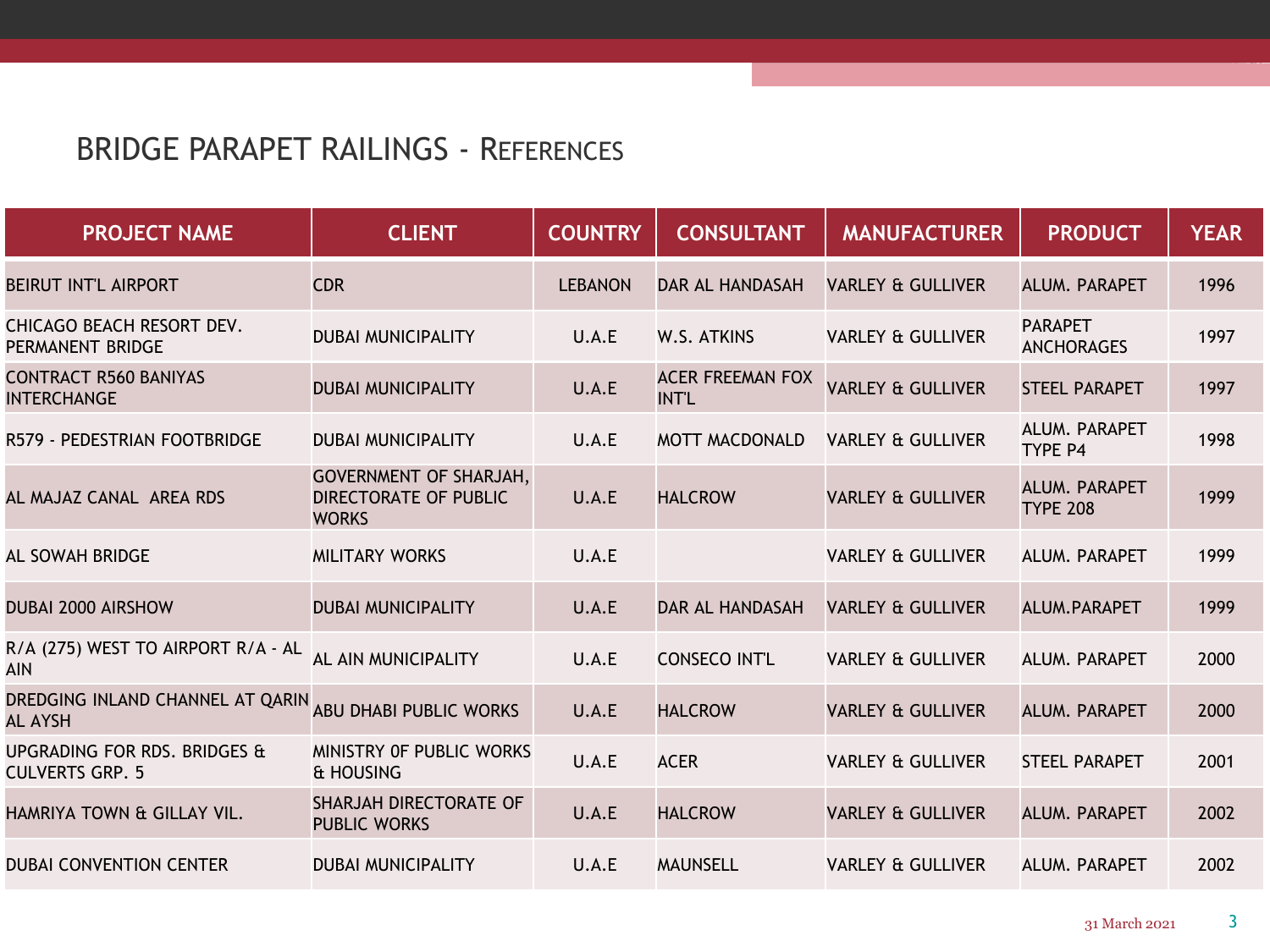| <b>PROJECT NAME</b>                                            | <b>CLIENT</b>                                 | <b>COUNTRY</b> | <b>CONSULTANT</b>                  | <b>MANUFACTURER</b>          | <b>PRODUCT</b>       | <b>YEAR</b>    |
|----------------------------------------------------------------|-----------------------------------------------|----------------|------------------------------------|------------------------------|----------------------|----------------|
| SHK. KHALIFA BIN SALMAN CAUSEWAY                               | MINISTRY OF WORKS &<br><b>AGRICULTURE</b>     | <b>BAHRAIN</b> | <b>HYDER</b>                       | <b>VARLEY &amp; GULLIVER</b> | ALUM. PARAPET        | 2003 &<br>2006 |
| IMMIGRATION & SALWA INTER.                                     | MINISTRY OF MUNICIPAL<br><b>AFFAIRS</b>       | QATAR          | TECHNITAL/ RENDAL<br><b>PALMER</b> | <b>VARLEY &amp; GULLIVER</b> | <b>STEEL PARAPET</b> | 2003           |
| R292 SAJAA / DHAID INTER. PHASE I                              | SHARJAH DIRECTORATE OF<br>PUBLIC WORKS        | U.A.E          | <b>HALCROW</b>                     | <b>VARLEY &amp; GULLIVER</b> | ALUM. PARAPET        | 2004           |
| <b>CONTRACT R340 INTERCHANGE</b><br><b>JUNCTION AT IC3</b>     | SHARJAH DIRECTORATE OF<br><b>PUBLIC WORKS</b> | U.A.E          | <b>HALCROW</b>                     | <b>VARLEY &amp; GULLIVER</b> | ALUM. PARAPET        | 2004           |
| <b>CONTRACT R312 INTERCHANGE</b><br><b>JUNCTION AT 14H</b>     | SHARJAH DIRECTORATE OF<br><b>PUBLIC WORKS</b> | U.A.E          | <b>HALCROW</b>                     | <b>VARLEY &amp; GULLIVER</b> | ALUM. PARAPET        | 2004           |
| <b>WASIT POWER STATION INTERCHANGE</b>                         | SHARJAH DIRECTORATE OF<br><b>PUBLIC WORKS</b> | U.A.E          | <b>HALCROW</b>                     | <b>VARLEY &amp; GULLIVER</b> | ALUM. PARAPET        | 2005           |
| CONT. R341 - DUMB BELL<br><b>INTERCHANGE AT JUNCTION 65</b>    | SHARJAH DIRECTORATE OF<br><b>PUBLIC WORKS</b> | U.A.E          | <b>HALCROW</b>                     | <b>VARLEY &amp; GULLIVER</b> | ALUM. PARAPET        | 2005           |
| PALM JUMEIRAH, CRESCENT BRIDGES                                | <b>NAKHEEL</b>                                | U.A.E          | <b>ACE</b>                         | VARLEY & GULLIVER            | ALUM. PARAPET        | 2005           |
| SHJ-195 R471A KING ABDUL AZIZ<br><b>ROAD</b>                   | SHARJAH DIRECTORATE OF<br><b>PUBLIC WORKS</b> | U.A.E          | <b>HALCROW</b>                     | <b>VARLEY &amp; GULLIVER</b> | ALUM. PARAPET        | 2006           |
| R-262 DIBBA CHANNEL ROAD                                       | MINISTRY OF WORKS &<br><b>HOUSING</b>         | U.A.E          | <b>HALCROW</b>                     | <b>VARLEY &amp; GULLIVER</b> | ALUM. PARAPET        | 2006           |
| IMPROVEMENT & DUALIZATION OF AL<br><b>MADAM-AL SHWEIB ROAD</b> | MINISTRY OF PUBLIC<br><b>WORKS</b>            | U.A.E.         | <b>ITAL CONSULT</b>                | <b>VARLEY &amp; GULLIVER</b> | ALUM. PARAPET        | 2007           |
| JXB050-JEBEL ALI                                               | DEPARTMENT OF CIVIL<br><b>AVIATION-DUBAI</b>  | U.A.E.         | DAR AL HANDASAH                    | <b>VARLEY &amp; GULLIVER</b> | ALUM. PARAPET        | 2007           |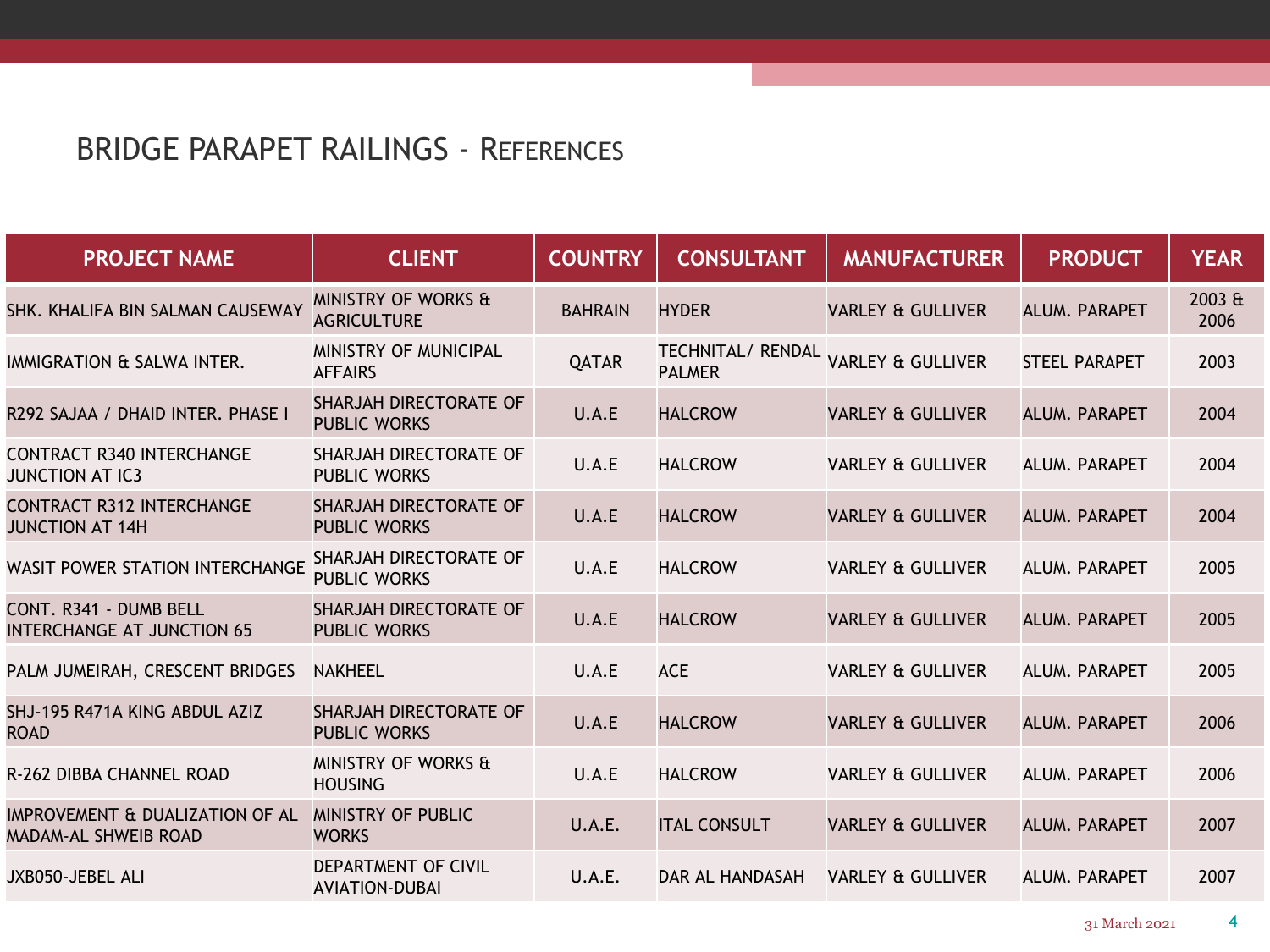| <b>PROJECT NAME</b>                                     | <b>CLIENT</b>                                    | <b>COUNTRY</b> | <b>CONSULTANT</b>              | <b>MANUFACTURER</b>          | <b>PRODUCT</b>                    | <b>YEAR</b>    |
|---------------------------------------------------------|--------------------------------------------------|----------------|--------------------------------|------------------------------|-----------------------------------|----------------|
| ZALLAQ BRIDGE & UNIVERSITY ACCESS                       | <b>MINISTRY OF WORKS &amp;</b><br><b>HOUSING</b> | <b>BAHRAIN</b> | <b>HYDER</b>                   | <b>VARLEY &amp; GULLIVER</b> | ALUM. PARAPET                     | 2007           |
| UPGRADING SHK. KHALIFA ROAD                             | <b>AJMAN MUNICIPALITY</b>                        | U.A.E.         | <b>ITAL CONSULT</b>            | <b>VARLEY &amp; GULLIVER</b> | ALUM. PARAPET<br><b>VGAN 1000</b> | 2007 &<br>2017 |
| R-471B: MILEIHA ROAD - PACKAGE 2                        | SHARJAH DIRECTORATE OF<br><b>PUBLIC WORKS</b>    | U.A.E.         | <b>HALCROW</b>                 | <b>VARLEY &amp; GULLIVER</b> | ALUM. PARAPET                     | 2007           |
| BRIDGE MAINTENANCE CONTRACT                             |                                                  | <b>BAHRAIN</b> |                                | <b>VARLEY &amp; GULLIVER</b> | <b>STEEL PARAPET</b>              | 2007           |
| WIDENING OF AL GARHOOD BRIDGE                           | <b>DUBAI MUNICIPALITY</b>                        | U.A.E.         | <b>HALCROW</b>                 | <b>VARLEY &amp; GULLIVER</b> | ALUM. PARAPET                     | 2007           |
| BAHRAIN CITY CENTER INTERCH.                            | MINISTRY OF WORKS &<br><b>HOUSING</b>            | <b>BAHRAIN</b> | <b>PARSONS GLOBAL</b><br>SERV. | <b>VARLEY &amp; GULLIVER</b> | ALUM. PARAPET                     | 2008           |
| R479 WASIT ROAD IMP.                                    | SHARJAH DIRECTORATE OF<br><b>PUBLIC WORKS</b>    | U.A.E.         | <b>HALCROW</b>                 | <b>VARLEY &amp; GULLIVER</b> | ALUM. PARAPET                     | 2008           |
| GEN. TRAFFIC & MAINT. WORKS DOHA PUBLIC WORKS AUTHORITY |                                                  | QATAR          |                                | <b>VARLEY &amp; GULLIVER</b> | <b>STEEL PARAPET</b>              | 2008           |
| THE REPLACEMENT OF SITRA BRIDGE                         | MINISTRY OF WORKS &<br><b>HOUSING</b>            | <b>BAHRAIN</b> |                                | <b>VARLEY &amp; GULLIVER</b> | ALUM. PARAPET                     | 2008           |
| JXB 052 - DUBAI WORLD CENTRAL<br><b>PHASE I</b>         | DEPARTMENT OF CIVIL<br><b>AVIATION-DUBAI</b>     | U.A.E.         | <b>DAR AL HANDASAH</b>         | <b>VARLEY &amp; GULLIVER</b> | ALUM. PARAPET                     | 2008           |
| R471/B - MALIHA ROAD PACKAGE 2                          | SHARJAH, DIRECTORATE OF<br><b>PUBLIC WORKS</b>   | <b>U.A.E.</b>  | <b>HALCROW</b>                 | <b>VARLEY &amp; GULLIVER</b> | ALUM. N2-W2<br><b>VGAN 1002</b>   | 2009           |
| R470/A - AL BIDAYER DEV. WORKS                          | SHARJAH, DIRECTORATE OF<br><b>PUBLIC WORKS</b>   | U.A.E.         | <b>HALCROW</b>                 | <b>VARLEY &amp; GULLIVER</b> | ALUM. N2-W2<br><b>VGAN 1002</b>   | 2009           |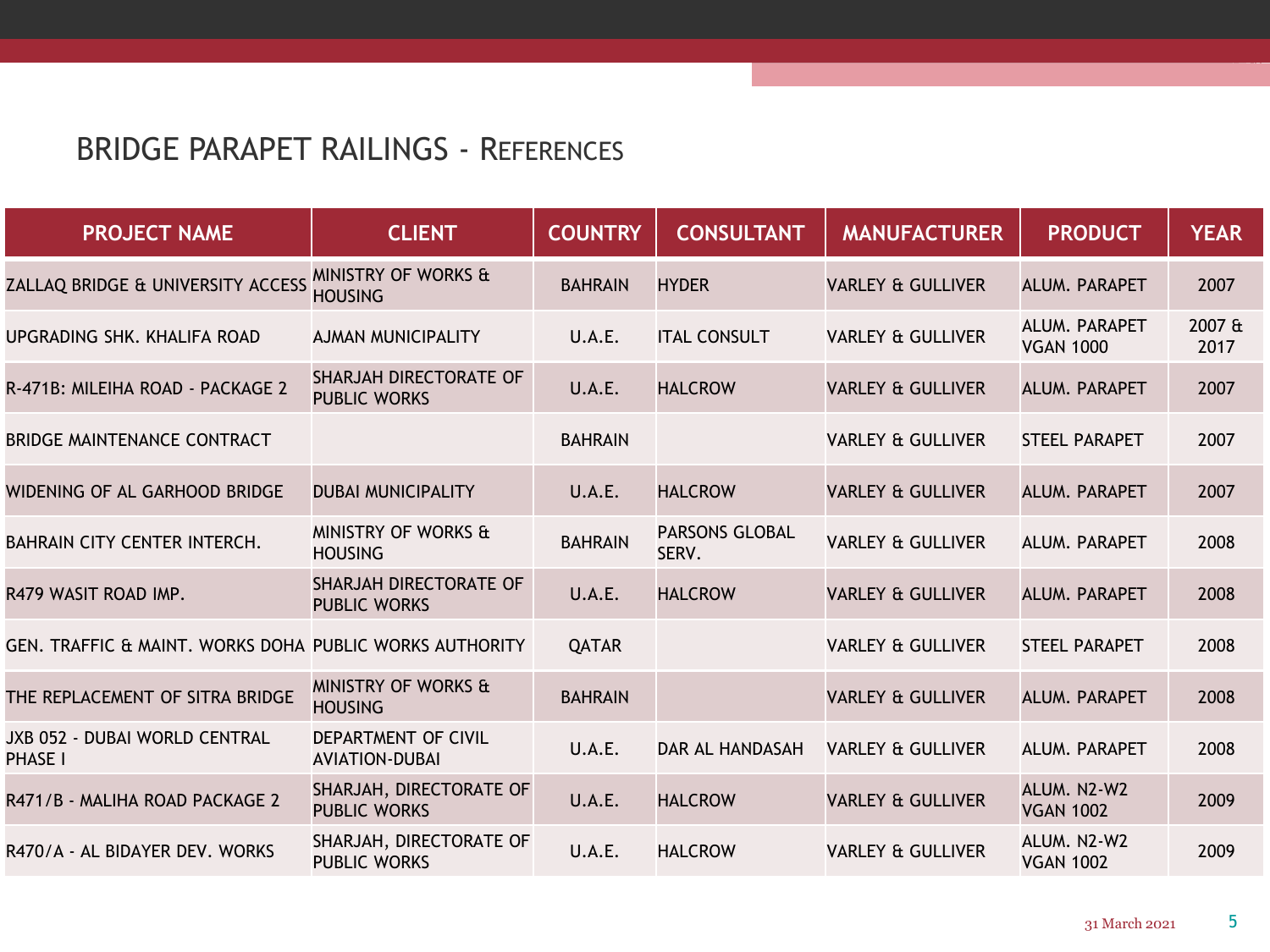| <b>PROJECT NAME</b>                                          | <b>CLIENT</b>                                             | <b>COUNTRY</b> | <b>CONSULTANT</b>                            | <b>MANUFACTURER</b>          | <b>PRODUCT</b>                                      | <b>YEAR</b>    |
|--------------------------------------------------------------|-----------------------------------------------------------|----------------|----------------------------------------------|------------------------------|-----------------------------------------------------|----------------|
| <b>IMPROVEMENT OF SHK. MAKTOUM BIN</b><br><b>RASHID ROAD</b> | <b>AJMAN MUNICIPALITY</b>                                 | U.A.E.         | <b>WILBUR SMITH</b><br><b>ASSOCIATES</b>     | <b>VARLEY &amp; GULLIVER</b> | ALUM. N2-W2<br><b>VGAN 1002</b>                     | 2009           |
| HAMRIYAH FREEZONE CLOVERLEAF<br><b>INTERCHANGE</b>           | <b>GOVERNMENT OF SHARJAH,</b><br><b>HAMRIYA FREE ZONE</b> | U.A.E.         | <b>HALCROW</b>                               | <b>VARLEY &amp; GULLIVER</b> | ALUM. N2-W2<br><b>VGAN 1002</b>                     | 2009           |
| <b>ISA GATE TOWN UNDERPASS</b>                               | MINISTRY OF WORKS &<br><b>HOUSING</b>                     | <b>BAHRAIN</b> | HYDER CONSULTING VARLEY & GULLIVER           |                              | ALUM. PARAPET                                       | 2009 &<br>2010 |
| AL RAHA BEACH DEVELOPMENT                                    | <b>ALDAR PROPERTIES</b>                                   | U.A.E.         | <b>MAUNSELL</b><br><b>CONSULTANCY</b>        | <b>VARLEY &amp; GULLIVER</b> | ALUM. VGAN 301,<br>302                              | 2009           |
| MARINA HOTEL ACCESS BR.                                      | <b>ALDAR PROPERTIES</b>                                   | U.A.E.         | <b>HALCROW</b>                               | <b>VARLEY &amp; GULLIVER</b> | ALUM. VGAN 301                                      | 2009           |
| KHALIFA PORT & IND. ZONE                                     | <b>ABU DHABI PORTS</b><br><b>COMPANY</b>                  | U.A.E.         | <b>HALCROW</b>                               | <b>VARLEY &amp; GULLIVER</b> | ALUM. PARAPET                                       | 2009           |
| YAS ISLAND INFRA. DEV. PHASE I -<br><b>PACKAGE 2B</b>        | <b>ALDAR PROPERTIES</b>                                   | U.A.E.         | <b>HALCROW</b>                               | <b>VARLEY &amp; GULLIVER</b> | ALUM. VGAN N2-<br><b>W2 1002 &amp; VGAN</b><br>1000 | 2009 &<br>2017 |
| SHK. ZAYED BRIDGE                                            | <b>WORKS DEPARTMENT</b><br><b>EMIRATE OF ABU DHABI</b>    | U.A.E.         | <b>RENDEL PALMER &amp;</b><br><b>TRITTON</b> | <b>VARLEY &amp; GULLIVER</b> | ALUM. PARAPET                                       | 2009           |
| BUSINESS BAY PHASE 1 & 2 PACKAGE 2 DUBAI PROPERTIES          |                                                           | U.A.E.         | <b>HALCROW</b>                               | <b>VARLEY &amp; GULLIVER</b> | ALUM. VGAN 301<br>& 300                             | 2009 &<br>2017 |
| KHORFAKHAN SOUTH GATEWAY                                     | SHARJAH, DIRECTORATE<br>OF PUBLIC WORKS                   | U.A.E.         | <b>HALCROW</b>                               | <b>VARLEY &amp; GULLIVER</b> | ALUM. PARAPET                                       | 2009           |
| MINA AL ARAB - RAK (DJ/372)                                  | <b>RAK PROPERTIES</b>                                     | U.A.E.         | <b>HALCROW</b>                               | <b>VARLEY &amp; GULLIVER</b> | ALUM. PARAPET                                       | 2009           |
| AL RAHA BEACH DEV. WP1000                                    | <b>ALDAR PROPERTIES</b>                                   | U.A.E.         | <b>CANSULT MAUNSELL</b><br><b>LTD</b>        | <b>VARLEY &amp; GULLIVER</b> | ALUM. N2-W2                                         | 2010           |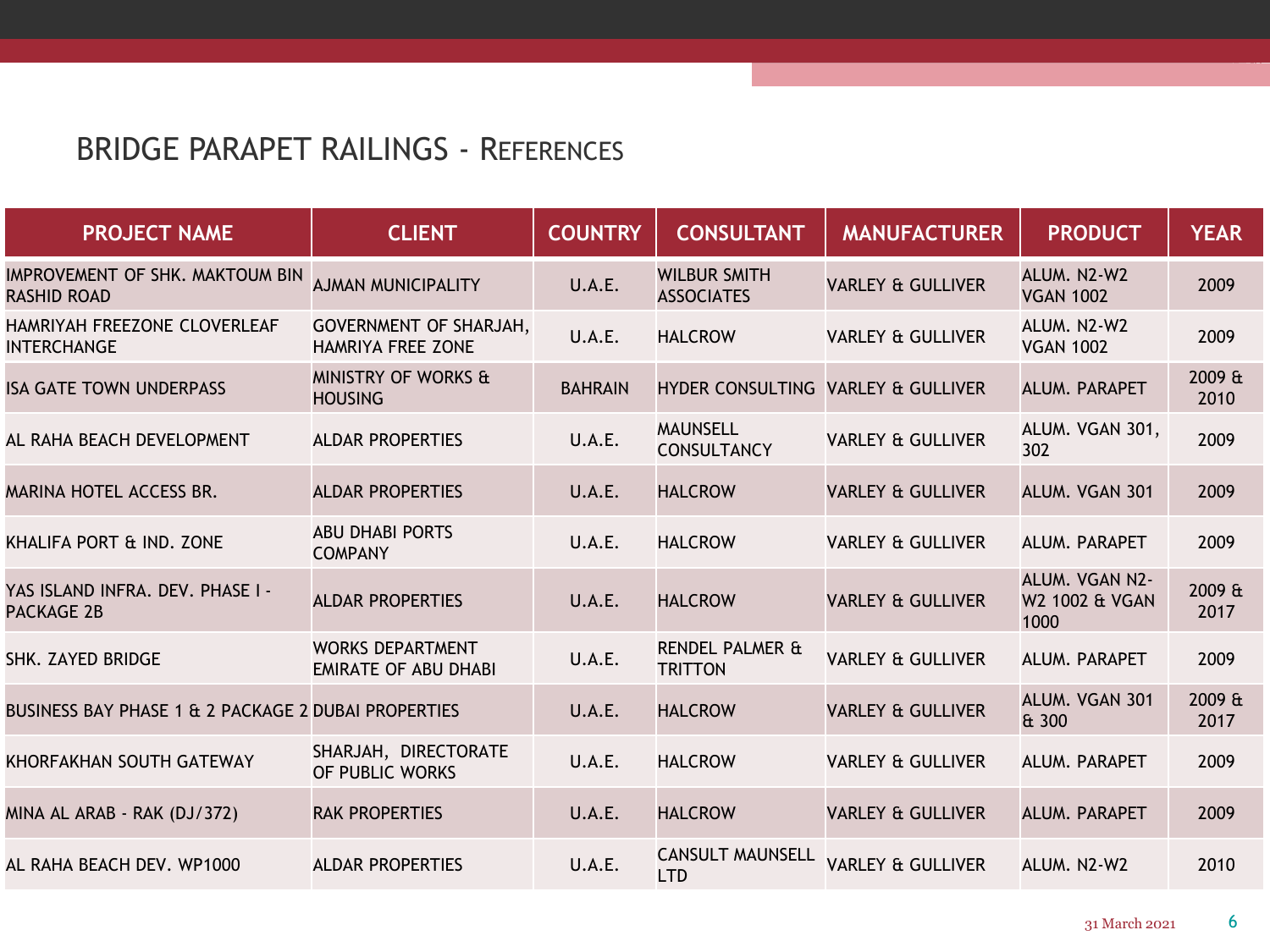| <b>PROJECT NAME</b>                                    | <b>CLIENT</b>                               | <b>COUNTRY</b> | <b>CONSULTANT</b>                       | <b>MANUFACTURER</b>          | <b>PRODUCT</b>                  | <b>YEAR</b> |
|--------------------------------------------------------|---------------------------------------------|----------------|-----------------------------------------|------------------------------|---------------------------------|-------------|
| AL SOWWAH ISLAND                                       | <b>MUBADALA</b>                             | <b>U.A.E.</b>  | <b>ATKINS</b>                           | <b>VARLEY &amp; GULLIVER</b> | ALUM. N2-W2<br><b>VGAN 1001</b> | 2010        |
| YAS ISLAND FREEWAY CROSSING                            | <b>ALDAR PROPERTIES</b>                     | U.A.E.         | <b>HALCROW</b>                          | <b>VARLEY &amp; GULLIVER</b> | ALUM. N2-W2<br><b>VGAN 1001</b> | 2010        |
| SHAHAMA SAADIYAT FREEWAY                               |                                             | <b>U.A.E.</b>  |                                         | <b>VARLEY &amp; GULLIVER</b> |                                 | 2010        |
| DEV. OF ROADS IN ABU AL ABYAD<br><b>ISLAND</b>         | <b>DEPARTMENT OF</b><br>PRESIDENT'S AFFAIRS | U.A.E.         | <b>CANSULT MAUNSELL</b><br><b>LTD</b>   | <b>VARLEY &amp; GULLIVER</b> | ALUM. N2-W2<br><b>VGAN 1001</b> | 2010        |
| YAS ISLAND FREEWAY CROSSING                            | <b>ALDAR PROPERTIES</b>                     | U.A.E.         | <b>HALCROW</b>                          | <b>VARLEY &amp; GULLIVER</b> | ALUM. N2-W2<br><b>VGAN 1002</b> | 2010        |
| EIGHT GATE DEV. PROJECT IN SYRIA                       | <b>EMAAR-IGO DAMASCUS</b>                   | <b>SYRIA</b>   | <b>HALCROW</b>                          | <b>VARLEY &amp; GULLIVER</b> | ALUM. N2-W2<br><b>VGAN 1002</b> | 2010        |
| YAS ISLAND RETAIL MALL PHASE 1A                        | <b>ALDAR PROPERTIES</b>                     | U.A.E.         | <b>HALCROW</b>                          | <b>VARLEY &amp; GULLIVER</b> | ALUM. N2-W2<br><b>VGAN 1002</b> | 2010        |
| CAR PARK, DOHA                                         |                                             | <b>QATAR</b>   |                                         | <b>VARLEY &amp; GULLIVER</b> | ALUM. PARAPET                   | 2010        |
| WIDENING OF AL AIN DUBAI ROAD                          | AL AIN MUNICIPALITY                         | U.A.E.         | HYDER CONSULTING VARLEY & GULLIVER      |                              | ALUM. N2-W2<br><b>VGAN 1002</b> | 2010        |
| <b>MIDMAC &amp; IMMIGRATION</b><br><b>INTERCHANGES</b> | PUBLIC WORKS AUTHORITY                      | <b>QATAR</b>   |                                         | <b>VARLEY &amp; GULLIVER</b> | <b>STEEL P2/113</b>             | 2011        |
| <b>GREATER DOHA PROJECT</b>                            | PUBLIC WORKS AUTHORITY                      | <b>QATAR</b>   |                                         | <b>VARLEY &amp; GULLIVER</b> | <b>STEEL P2/113</b>             | 2011        |
| AL RAHA BEACH DEV. WP 1351 BRIDGE<br><b>DECK</b>       | <b>ALDAR PROPERTIES</b>                     | U.A.E.         | <b>CANSULT MAUNSELL</b><br><b>AECOM</b> | <b>VARLEY &amp; GULLIVER</b> | ALUM. VGAN 300                  | 2011        |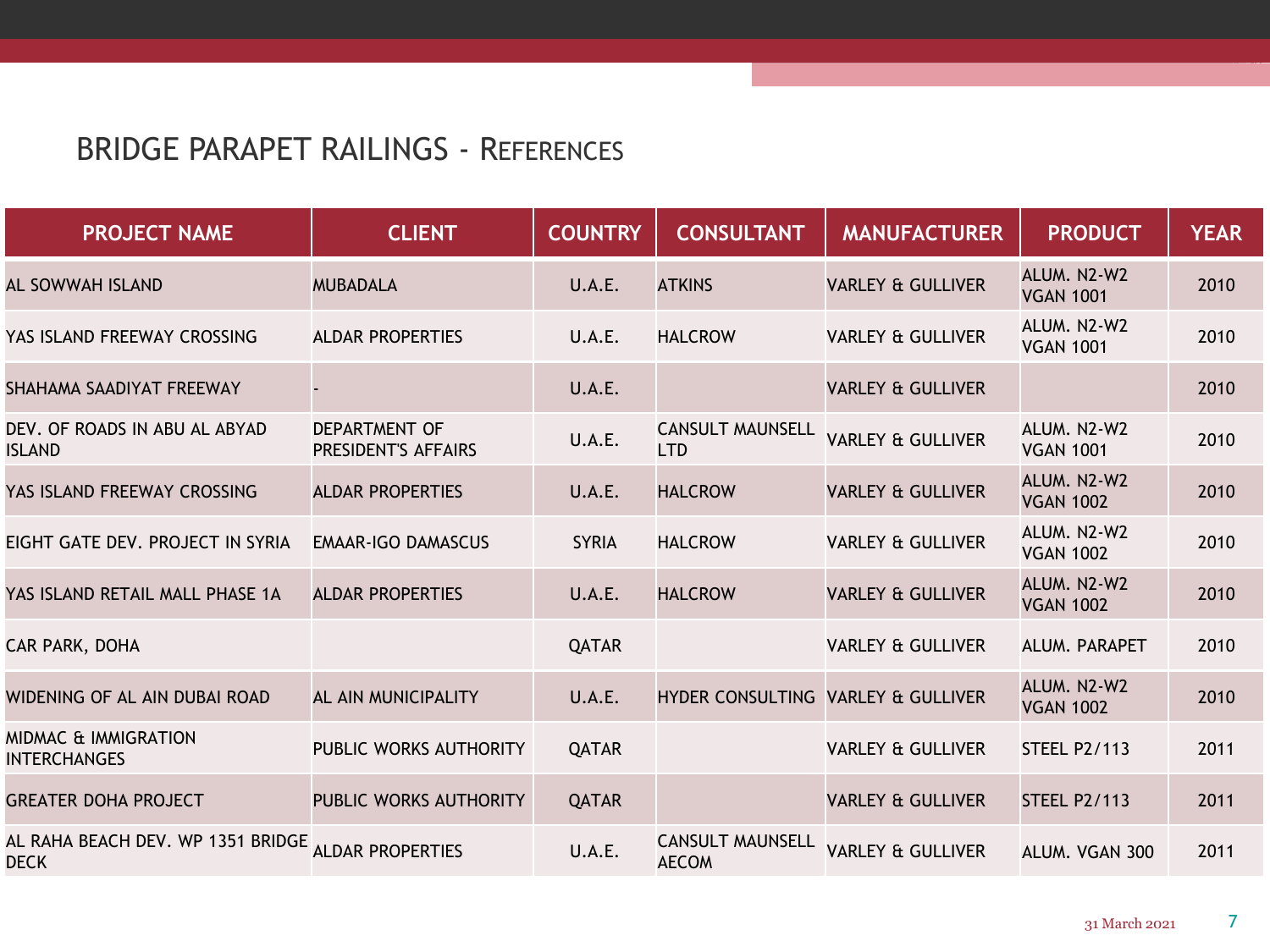| <b>PROJECT NAME</b>                                                                         | <b>CLIENT</b>                             | <b>COUNTRY</b> | <b>CONSULTANT</b>                       | <b>MANUFACTURER</b>          | <b>PRODUCT</b>                          | <b>YEAR</b>          |
|---------------------------------------------------------------------------------------------|-------------------------------------------|----------------|-----------------------------------------|------------------------------|-----------------------------------------|----------------------|
| AL RAHA BEACH DEV. WP1000 AL<br><b>ZEINA STRUCTURES</b>                                     | <b>ALDAR PROPERTIES</b>                   | U.A.E.         | <b>CANSULT MAUNSELL</b><br><b>AECOM</b> | <b>VARLEY &amp; GULLIVER</b> | ALUM. VGAN 300                          | 2011                 |
| RUWAIS REFINERY EXPANSION<br><b>PACKAGE 7</b>                                               | <b>TAKREER</b>                            | U.A.E.         | INT'L BECHTEL CO.                       | <b>VARLEY &amp; GULLIVER</b> | STEEL W1 & W2<br><b>VGAN 501</b>        | 2011 &<br>2017       |
| AL RAHA BEACH DEV. WP1501                                                                   | <b>ALDAR PROPERTIES</b>                   | U.A.E.         | <b>CANSULT MAUNSELL</b><br><b>AECOM</b> | <b>VARLEY &amp; GULLIVER</b> | ALUM. VGAN 300                          | 2011                 |
| NORTH MANAMA CAUSEWAY                                                                       | MINISTRY OF WORKS ROAD<br><b>PROJECTS</b> | <b>BAHRAIN</b> | HYDER CONSULTING VARLEY & GULLIVER      |                              | ALUM. P1, P4<br>&P5, N2-W2 VGAN<br>1001 | 2012                 |
| LUSAIL DEV. PROJECT PRIMARY<br><b>INFRASTRUCTURE</b>                                        | <b>QATARI DIAR REAL ESTATE</b>            | <b>QATAR</b>   | PARSONS/HALCROW VARLEY & GULLIVER       |                              | ALUM. N2-W2<br><b>VGAN 1001</b>         | 2012                 |
| AL RAHA BEACH DEV. SOUTHSIDE IC 6 ALDAR PROPERTIES                                          |                                           | U.A.E.         | <b>CANSULT MAUNSELL</b><br><b>AECOM</b> | <b>VARLEY &amp; GULLIVER</b> | ALUM. VGAN 302                          | 2012                 |
| AL RAHA BEACH DEV. WP 1507 AL<br><b>SEEF BOULEVARD</b>                                      | <b>ALDAR PROPERTIES</b>                   | <b>U.A.E.</b>  | <b>CANSULT MAUNSELL</b><br><b>AECOM</b> | <b>VARLEY &amp; GULLIVER</b> | ALUM. VGAN 302                          | 2012                 |
| <b>IMPROVEMENT TRAFFIC ALLEVATION</b><br>ON THE IP'S AND ROADS AND ADNEC<br><b>FUNCTION</b> | DEPARTMENT OF<br><b>TRANSPORT</b>         | U.A.E          | AECOM MIDDLE EAST VARLEY & GULLIVER     |                              | ALUM. VGAN 300                          | 2013                 |
| MINA SALMAN INTERCHANGE                                                                     | <b>MINISTRY OF WORKS</b>                  | <b>BAHRAIN</b> | <b>PARSONS</b>                          | <b>VARLEY &amp; GULLIVER</b> | STEEL H2-W3                             | 2013                 |
| <b>LUSAIL DEV. PRIMARY</b><br><b>INFRASTRUCTURE PACKAGE CP-3A</b>                           | <b>QATARI DIAR REAL ESTATE</b>            | <b>QATAR</b>   | <b>PARSONS</b><br>/HALCROW/COWI         | <b>VARLEY &amp; GULLIVER</b> | ALUM.VGAN 1001                          | 2013, 2014<br>& 2018 |
| NORTH EAST CARPARK, EDUCATION<br>CITY, QATAR                                                | <b>QATAR PETROLEUM</b>                    | <b>QATAR</b>   | ATKINS/KEO/<br><b>HYDER</b>             | <b>VARLEY &amp; GULLIVER</b> | ALUM. VGSN 1000<br>N <sub>2</sub>       | 2013                 |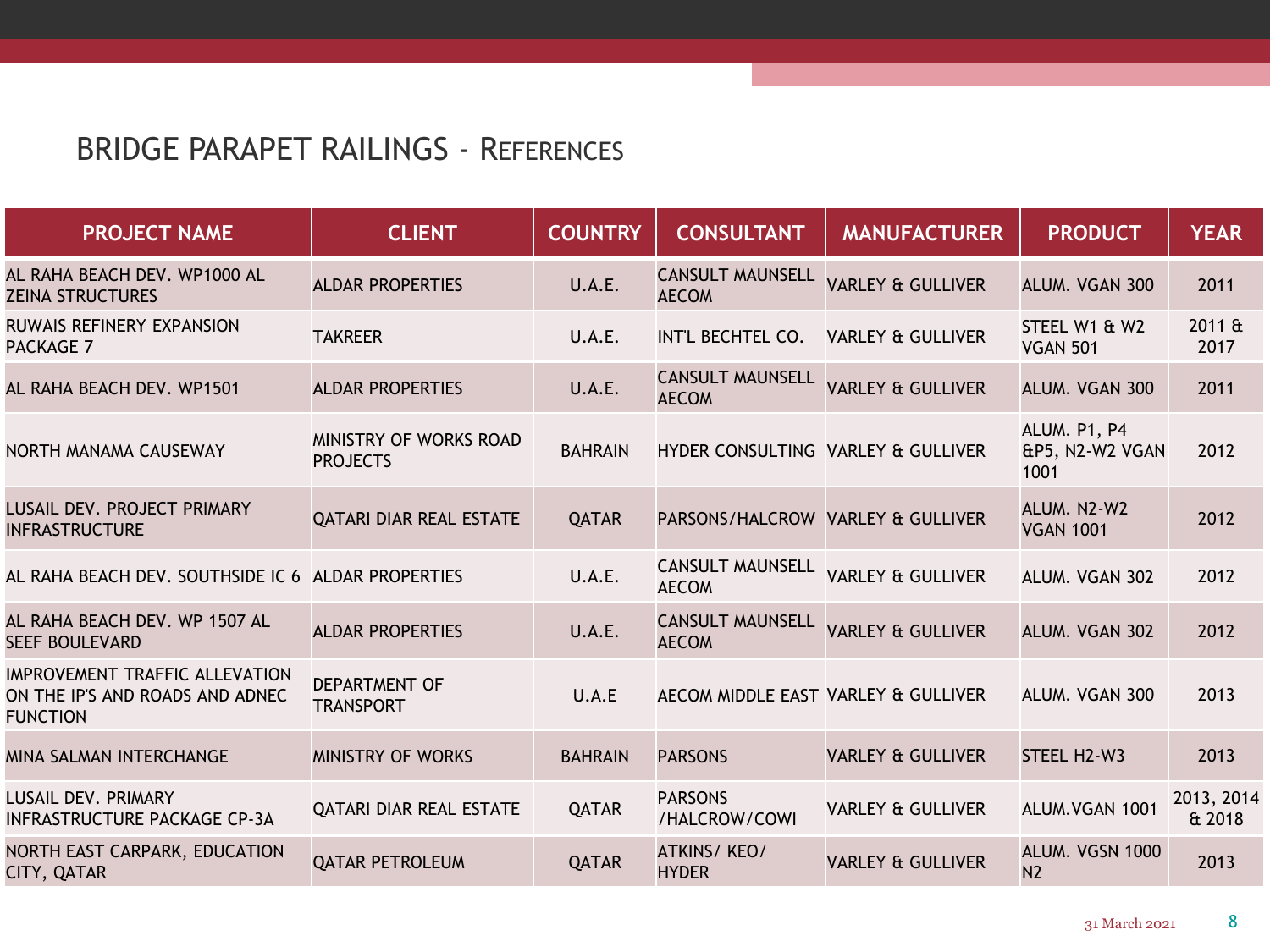| <b>PROJECT NAME</b>                                                                                            | <b>CLIENT</b>                                  | <b>COUNTRY</b> | <b>CONSULTANT</b>                                                                   | <b>MANUFACTURER</b>          | <b>PRODUCT</b>                      | <b>YEAR</b>    |
|----------------------------------------------------------------------------------------------------------------|------------------------------------------------|----------------|-------------------------------------------------------------------------------------|------------------------------|-------------------------------------|----------------|
| MAINT. & REH. AND ASSET<br>MANAGEMENT FOR MAIN ROADS OF<br>ABU DHABI REGION-NORTH SECTOR                       | <b>DEPARTMENT OF</b><br><b>TRANSPORT</b>       | U.A.E          | <b>PARSONS</b>                                                                      | <b>VARLEY &amp; GULLIVER</b> | <b>VGAN 300</b>                     | 2014           |
| R732 DIBBA AL HISN CORNICH ROAD &<br>INTERNAL ROADS IN DIBBA HARBOUR                                           | SHARJAH, DIRECTORATE OF<br><b>PUBLIC WORKS</b> | U.A.E          | <b>HALCROW</b>                                                                      | <b>VARLEY &amp; GULLIVER</b> | ALUM. VGAN 300                      | 2014           |
| JEBEL ALI TERMINAL -4 PHASE 1                                                                                  | <b>DP WORLD</b>                                | U.A.E          | HALCROW/URS                                                                         | <b>VARLEY &amp; GULLIVER</b> | ALUM. VGAN 300                      | 2014 &<br>2015 |
| LINK ROAD TO LUSAIL DEVELOPMENT<br>(PACKAGE 2) - LUSAIL EXPRESSWAY                                             | PUBLIC WORKS AUTHORITY                         | QATAR          | <b>CDM SMITH / URBAN</b><br>PLANNING & DESIGN VARLEY & GULLIVER<br><b>AUTHORITY</b> |                              | ALUM. VGAN 1001                     | 2014           |
| IMPROVEMENT OF ROADS-C RING ROAD<br>JUNCTIONS & ROUNDABOUTS, DOHA,<br>QATAR                                    | PUBLIC WORKS AUTHORITY                         | <b>QATAR</b>   | <b>PUBLIC WORKS</b><br><b>AUTHORITY</b>                                             | <b>VARLEY &amp; GULLIVER</b> | ALUM. PARAPET<br><b>TYPE P4-404</b> | 2015           |
| <b>QATAR ENTERTAINMENT CITY-</b><br>PACKAGE 4A                                                                 | <b>QATAR ENTERTAINMENT</b><br><b>CITY</b>      | QATAR          | <b>ASSOCIATED</b><br><b>CONSULTING</b><br><b>ENGINEERS/ RTKL</b>                    | <b>VARLEY &amp; GULLIVER</b> | ALUM. VGAN 501<br>$N1-W1$           | 2015           |
| AIRPORT INTERCHANGE & AIRPORT<br>REGION ROAD NETWORK AT ABU DHABI DOT/MUSANADA<br><b>INTERNATIONAL AIRPORT</b> |                                                | U.A.E          | <b>HYDER CONSULTING</b><br><b>MIDDLE EAST</b>                                       | <b>VARLEY &amp; GULLIVER</b> | ALUM. VGAN 300,<br>151A             | 2015           |
| AL MUNTAZAH STREET EXTENSION                                                                                   | PUBLIC WORKS AUTHORITY                         | QATAR          | <b>PARSONS</b>                                                                      | <b>VARLEY &amp; GULLIVER</b> | ALUM. VGAN 300                      | 2015           |
| RAS AL HAMRA FALCON ISLAND DEV.<br><b>PROJECT</b>                                                              | AL HAMRA REAL ESTATE<br><b>DEV</b>             | U.A.E          | <b>HALCROW INT'L</b><br><b>PARTNERSHIP</b>                                          | <b>VARLEY &amp; GULLIVER</b> | ALUM. VGAN 1002                     | 2016           |
| SABAH AL SALEM UNIVERSITY CITY-<br><b>KUWAIT UNIVERSITY</b>                                                    | <b>KUWAIT UNIVERSITY</b>                       | <b>KUWAIT</b>  | <b>TURNER PROJACS</b>                                                               | <b>VARLEY &amp; GULLIVER</b> | ALUM. VGAN 300                      | 2016           |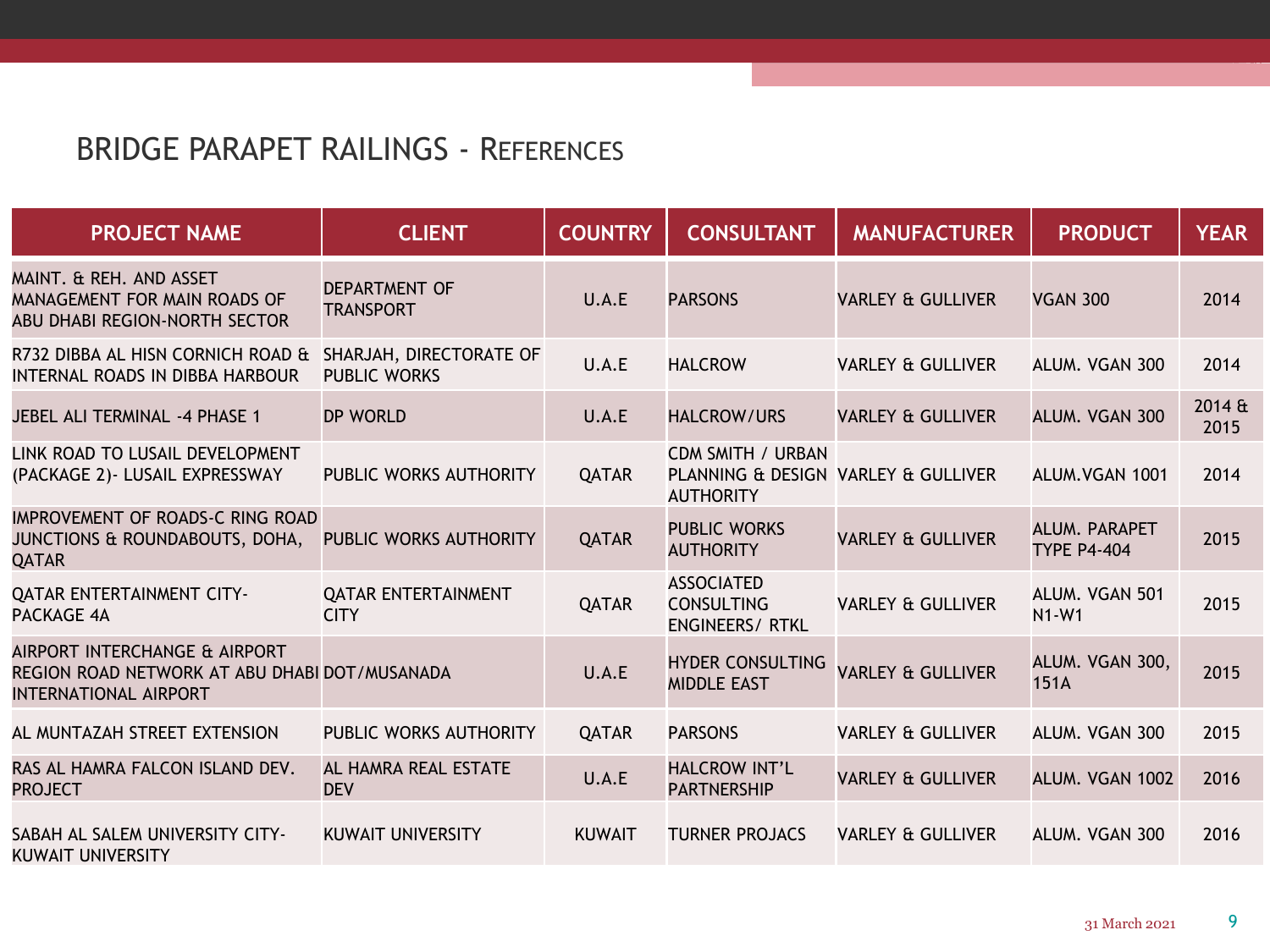| <b>PROJECT NAME</b>                                                                                  | <b>CLIENT</b>                                           | <b>COUNTRY</b> | <b>CONSULTANT</b>                                                                                | <b>MANUFACTURER</b>          | <b>PRODUCT</b>                      | <b>YEAR</b> |
|------------------------------------------------------------------------------------------------------|---------------------------------------------------------|----------------|--------------------------------------------------------------------------------------------------|------------------------------|-------------------------------------|-------------|
| AL MARJAN ISLAND- CHANNEL<br><b>CROSSING NO.1</b>                                                    | <b>AL MARJAN ISLAND</b>                                 | U.A.E          | <b>HALCROW</b>                                                                                   | <b>VARLEY &amp; GULLIVER</b> | ALUM. VGAN 300                      | 2016        |
| <b>FOUTAIN VIEWS TUNNELS</b><br><b>INFRASTRUCTURE WORKS - DOWN</b><br>TOWN DUBAI DEVELOPMENTS.       | <b>EMAAR</b>                                            | U.A.E          | <b>HALCROW</b>                                                                                   | <b>VARLEY &amp; GULLIVER</b> | ALUM. VGAN 300                      | 2016        |
| CP08-A-1: INFRASTRUCTURE &<br>LANDSCAPING AT SPINE AND MARINA<br>ROADS, QATAR                        | LUSAIL REAL ESTATE DEV.<br><b>COMPANY / QATARI DIAR</b> | QATAR          | <b>PARSONS</b>                                                                                   | <b>VARLEY &amp; GULLIVER</b> | ALUM. VGAN 1000                     | 2016        |
| WEST CORRIDOR P010 PACKAGE 1,<br>QATAR                                                               | PUBLIC WORKS AUTHORITY                                  | QATAR          | <b>KBR/CH2M HILL</b><br>HALCROW/                                                                 | <b>VARLEY &amp; GULLIVER</b> | ALUM. PARAPET<br><b>TYPE P4-404</b> | 2016        |
| ALTERNATIVE ACCESS TO SHARJAH<br>INT'L AIRPORT (CONT. 700-503)                                       | <b>DIR. OF PUBLIC WORKS</b>                             | U.A.E          | <b>CH2MHILL</b><br>HALCROW, SHARJAH                                                              | <b>VARLEY &amp; GULLIVER</b> | ALUM. VGAN 300                      | 2016        |
| <b>LUSAIL EXPRESSWAY P003</b>                                                                        | <b>ASHGHAL</b>                                          | QATAR          | <b>CDM</b><br>SMITH/HYUNDAI                                                                      | <b>VARLEY &amp; GULLIVER</b> | ALUM. VGAN 150                      | 2017        |
| AMAS WEST LINK BRIDGE, BAHRAIN                                                                       | <b>MOW - KINGDOM OF</b><br><b>BAHRAIN</b>               | <b>BAHRAIN</b> | <b>PARSONS OVERSEAS</b><br>LTD./AL GHANIM                                                        | <b>VARLEY &amp; GULLIVER</b> | ALUM. VGAN 300,<br>151A             | 2017        |
| LULU AT AL RAHA DEVELOPMENT, ABU<br><b>DHABI</b>                                                     | ICT INTERNATIONAL                                       | U.A.E          | <b>PARSONS</b><br><b>INTERNATIONAL</b><br>LIMITED- AUH (NPC-<br>TROJAN(JV))                      | <b>VARLEY &amp; GULLIVER</b> | ALUM. VGAN 300                      | 2017        |
| ALBA INTERCHANGE - SH. JABER AL<br>AHMED AL SUBAH HIGHWAY                                            | MINISTRY OF WORKS,<br><b>BAHRAIN</b>                    | <b>BAHRAIN</b> | <b>PARSONS GLOBAL</b><br>SERVICES/NASS<br>CONT.                                                  | <b>VARLEY &amp; GULLIVER</b> | ALUM. VGAN 150                      | 2017        |
| LREDC-CP07A-1C INFRA. WORKS AT<br>WADI CORSSING BETWEEN SEEF LUSAIL QATARI DIAR REAL ESTATE<br>& QEC |                                                         | QATAR          | <b>PARSONS</b><br><b>INTERNATIONAL</b><br>LIMITED, QATAR/<br><b>SIGN MODULE</b><br><b>SYSTEM</b> | <b>VARLEY &amp; GULLIVER</b> | ALUM. VGAH 2000                     | 2017        |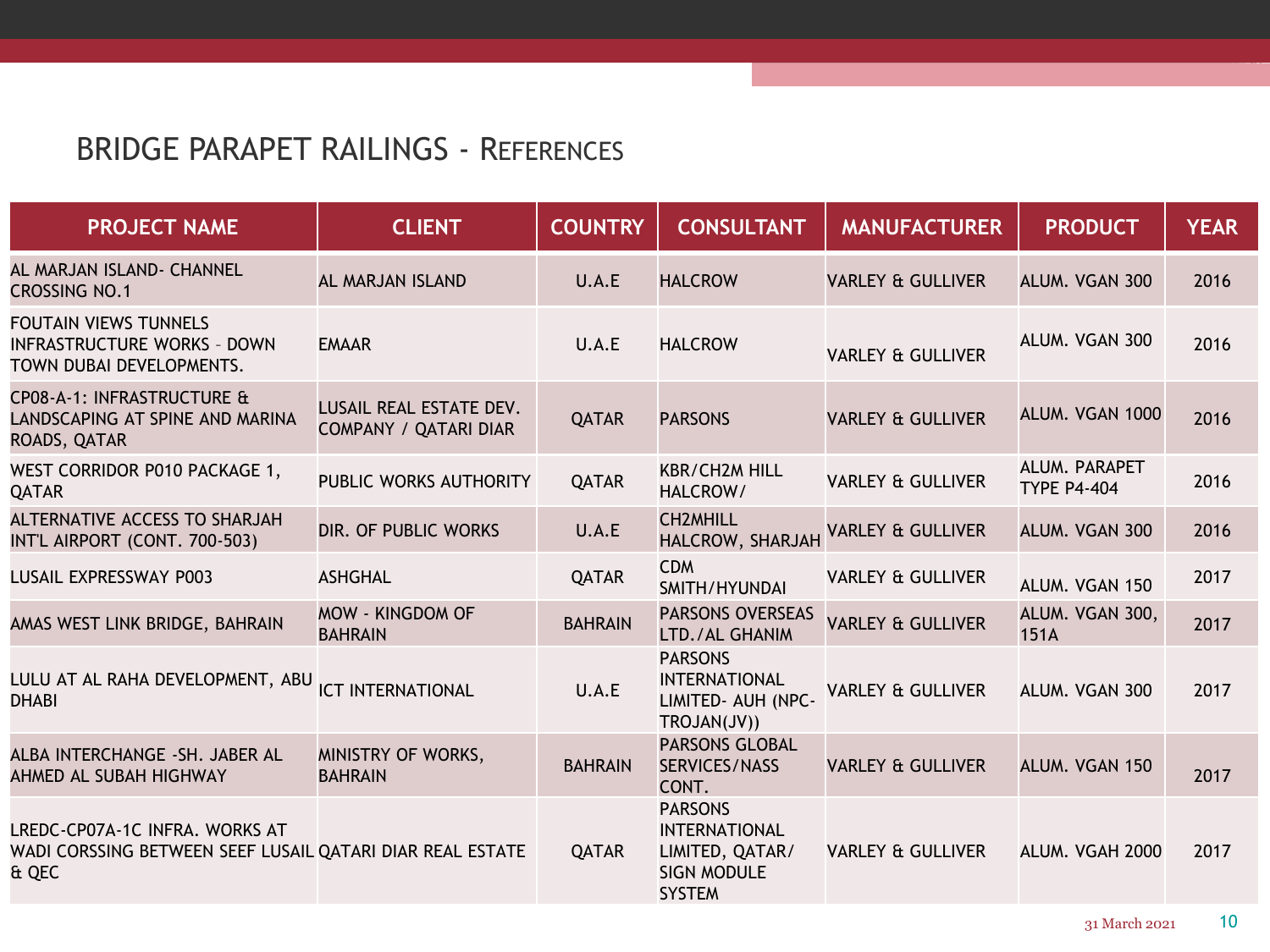| <b>PROJECT NAME</b>                                                                                          | <b>CLIENT</b>                           | <b>COUNTRY</b> | <b>CONSULTANT/</b><br><b>CONTRACTOR</b>                                  | <b>MANUFACTURER</b>          | <b>PRODUCT</b>                                               | <b>YEAR</b> |
|--------------------------------------------------------------------------------------------------------------|-----------------------------------------|----------------|--------------------------------------------------------------------------|------------------------------|--------------------------------------------------------------|-------------|
| <b>SKEC - ADNOC CAR PARKING</b>                                                                              | <b>ADNOC</b>                            | U.A.E          | <b>WHITE YOUNG/AL</b><br><b>BADER</b>                                    | <b>VARLEY &amp; GULLIVER</b> | STEEL W1 & W2<br><b>VGAN 501 &amp;</b><br>ALUM. VGAN<br>1000 | 2017        |
| ALTERNATIVE ACCESS TO SHARJAH<br><b>INT'L AIRPORT</b>                                                        | DIRECTORATE OF PUBLIC<br>WORKS, SHARJAH | U.A.E          | <b>CH2MHILL HALCROW,</b><br>ABU DHABI/SHARJAH<br>GEN. CONT.              | <b>VARLEY &amp; GULLIVER</b> | ALUM. VGAN<br>300 - TL3/TL4                                  | 2018        |
| R1000A & R1000A/1 SHARJAH TO<br>KHORFAKKAN NIZWA NEW ROAD<br><b>WUSHAH INTERCHANGE</b>                       | <b>GOVERNMENT OF SHARJAH</b>            | U.A.E          | <b>CH2MHILL HALCROW,</b><br>ABU DHABI/SHARJAH<br>GEN. CONT.              | <b>VARLEY &amp; GULLIVER</b> | ALUM. VGAN<br>300 - TL3/TL4                                  | 2018        |
| <b>CULTURE VILLAGE JAMEEL ART</b>                                                                            | <b>DUBAI PROPERTIES</b>                 | U.A.E          | <b>CH2MHILL</b><br>HALCROW/AL<br><b>FUTTAIM CARILLION</b>                | <b>VARLEY &amp; GULLIVER</b> | ALUM. VGAN<br>300 - TL3/TL4                                  | 2018        |
| R1000B SHARJAH TO KHORAKKAN<br><b>NEW ROAD-TAWI AL SAMAN</b><br><b>INTERCHANGE</b>                           | <b>GOVERNMENT OF SHARJAH</b>            | U.A.E          | <b>CH2MHILL HALCROW,</b><br>ABU DHABI/ DARWISH VARLEY & GULLIVER<br>ENG. |                              | <b>ALUM. VGAN</b><br>300 - TL3/TL4                           | 2018        |
| R1000D2 & D3 SHARJAH TO DIFTAH -<br>SHAWKA SIJI BRIDGE & WADI ASHWANI GOVERNMENT OF SHARJAH<br><b>BRIDGE</b> |                                         | U.A.E          | <b>JACOB CONSULTING</b><br>ENG./NCTC GEN.<br><b>CONT</b>                 | <b>VARLEY &amp; GULLIVER</b> | ALUM. VGAN<br>300 - TL3/TL4                                  | 2018        |
| R1000A/2 & R1000A/1 NIZWA &<br><b>WUSHAH INTERCHANGE</b>                                                     | <b>GOVERNMENT OF SHARJAH</b>            | U.A.E          | <b>CH2MHILL HALCROW,</b><br><b>ABU DHABI/SHARJAH</b><br>GEN. CONT.       | <b>VARLEY &amp; GULLIVER</b> | <b>ALUM. VGAN</b><br>300 - TL3/TL4                           | 2018        |
| R1010 DEVELOPMENT OF IC8 ON<br><b>DHAID ROAD</b>                                                             | RTA, SHARJAH                            | U.A.E          | <b>CH2MHILL HALCROW,</b><br><b>ABU DHABI/DARWISH</b><br>ENGG.            | <b>VARLEY &amp; GULLIVER</b> | ALUM. VGAN<br>300 - TL3/TL4                                  | 2018        |
| <b>ACCIDENT REPAIR WORKS AT NEW</b><br>SHARJAH AIRPORT BRIDGE                                                | RTA, SHARJAH                            | U.A.E          | <b>SRTA</b>                                                              | <b>VARLEY &amp; GULLIVER</b> | ALUM. VGAN<br>300                                            | 2019        |
| P1613-SHARJAH AIRPORT                                                                                        | <b>SHARJAH</b>                          | U.A.E.         | <b>SRTA</b>                                                              | <b>VARLEY &amp; GULLIVER</b> | ALUM. VGAN<br>300                                            | 2019        |